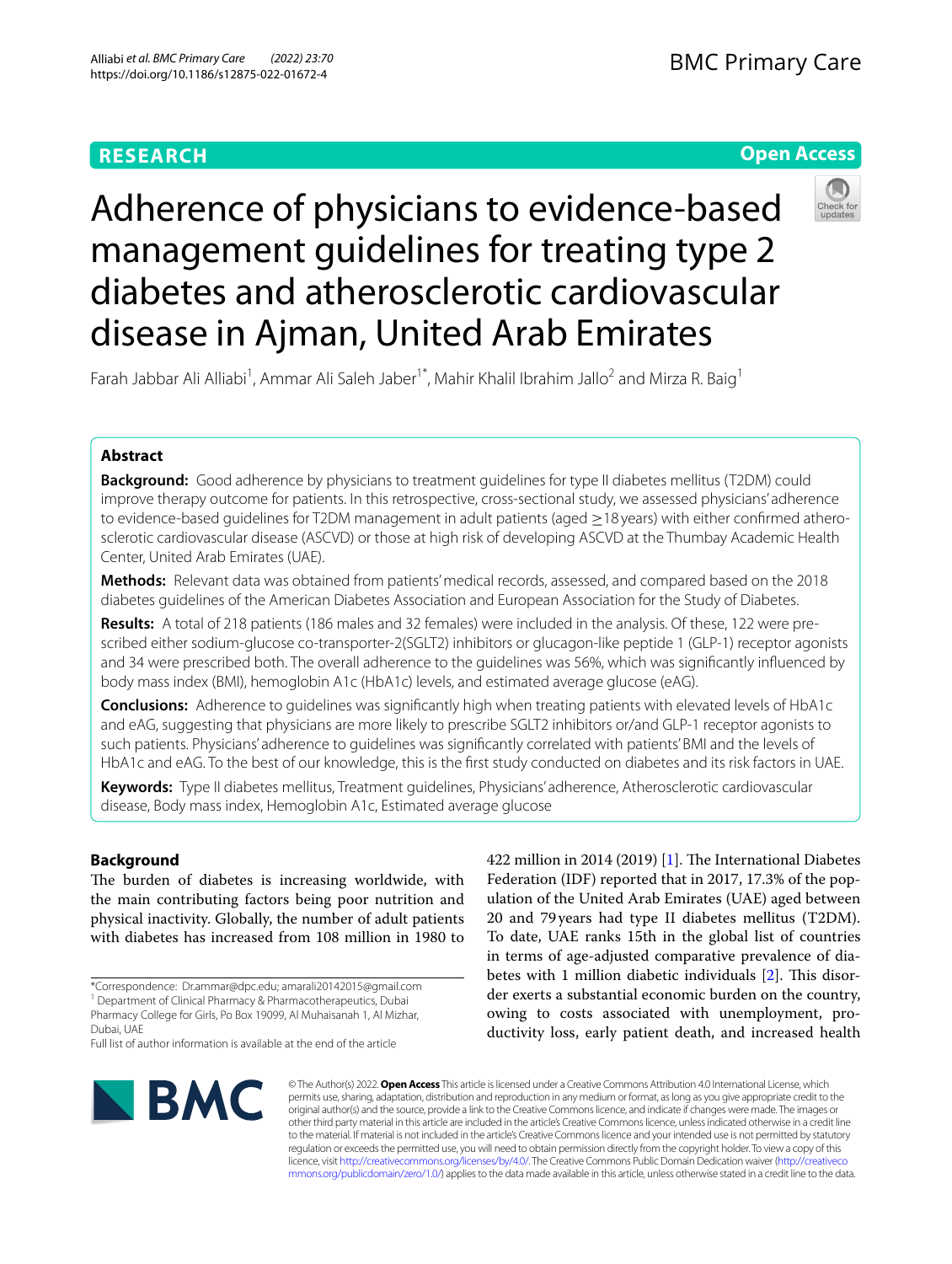service demands  $[2, 3]$  $[2, 3]$  $[2, 3]$  $[2, 3]$ . Therefore, early intervention and optimal care provision are crucial to reducing the prevalence of diabetes and its associated risk factors in the UAE.

Most patients with T2DM have additional risk factors, such as dyslipidaemia, hypertension, obesity, chronic kidney disease (CKD), physical inactivity, and smoking habits; however, atherosclerotic cardiovascular disease (ASCVD) is the primary cause of mortality in patients with T2DM [[4\]](#page-6-3). Furthermore, deaths associated with ASCVD events are reported when multiple ASCVD risk factors occur concurrently  $[5, 6]$  $[5, 6]$  $[5, 6]$  $[5, 6]$ ; therefore, managing modifable ASCVD risk factors is benefcial for patients with diabetes [[7\]](#page-6-6). Although the implementation of evidence-based approaches has signifcantly reduced ASCVD events and mortality rates in patients with diabetes [[7\]](#page-6-6), educating physicians on the benefts of a multifactorial approach for T2DM management, including ASCVD risk control, remains essential [\[4](#page-6-3)].

Cost-efective screening procedures, treatment guidelines, and diagnostic and curative approaches have been shown to infuence the treatment outcomes of patients with T2DM positively  $[8]$  $[8]$  $[8]$ . The current standard of care recommendations, such as the Standards of Medical Care in Diabetes approved by the American Diabetes Association (ADA), consider patients' preferences and comorbidities, among other factors  $[3, 9]$  $[3, 9]$  $[3, 9]$  $[3, 9]$ . The ADA regularly updates their standards to ensure optimum care for patients with diabetes [[4](#page-6-3)]. Furthermore, the Diabetes Canada Clinical Practice Guidelines (DCCPG) helps guide clinical practice, disseminate knowledge on the basic modes of management, improve diabetes prevention trials in Canada, and minimise the burden of diabetes and its complications [\[10](#page-6-9)]. In 2018, the DCCPG was updated to contain well-revised diagnostic, prognostic, and therapeutic recommendations for the management and prevention of onset of diabetes. Although the updated guidelines were initially intended to enhance the standard of care for patients with diabetes in Canada, they can also be applied to improve diabetes care globally, including the UAE, to address gaps in clinical care and discrepancies between the current evidence-based science and clinical practice [[10\]](#page-6-9).

An international panel that included patients, clinicians, and methodologists introduced risk stratifed recommendations and guidelines using standards for trustworthy guidelines and the GRADE approach concerning the prescription of GLP-1 receptor agonists and SGLT2 inhibitors  $[11]$  $[11]$ . The treatment guidelines clearly state weak recommendations in a number of scenarios: against starting GLP-1 receptor agonists or SGLT2 inhibitors for patients with three or fewer cardiovascular risk factors without established cardiovascular disease (CVD) or chronic kidney disease (CKD); starting SGLT2 inhibitors and against starting GLP-1 receptor agonists for patients with more than three cardiovascular risk factors without established CVD or CKD; for starting SGLT2 inhibitors and GLP-1 receptor agonists; for patients with established CVD or CKD. Strong recommendation is stated in the following scenarios: for starting SGLT2 inhibitors and weak recommendation for starting GLP-1 receptor agonists for patients with established CVD and CKD; and weak recommendation for starting SGLT2 inhibitors rather than GLP-1 receptor agonists for patients committed to further reducing their risk for CVD and CKD outcomes. These guidelines were applied as the basis for assessing physicians' adherence.

In this study, we assessed the adherence of physicians to the 2018 Clinical Practice Guidelines for the management of T2DM in patients in the UAE, with either confrmed ASCVD or those at high risk of developing ASCVD. The factors that influence the physicians' adherence to treatment guidelines were also evaluated. These objectives are imperative, as assessing the current standard of care in the private sector in the Emirate of Ajman against the requirements outlined in the 2018 Clinical Practice Guidelines will help ensure that the private facilities in the UAE meet all the required guidelines for optimum patient care.

## **Methods**

#### **Study design**

This was a retrospective cross-sectional study conducted in outpatient clinics and in the in-patient wards at the Thumbay Academic Health Centre in the UAE from 1 January 2018 to 30 December 2019. The patients collected their medication on a weekly basis. About 75% of the hospital patients have Medical insurance with different categories of cover. Few of the insurance are basic with restricted annual budget for medications which definitely impacted the prescription choice. The remaining 25% of patients are self-pay with diferent socioeconomic capabilities to pay for all the prescribed medications specially the costly GLP1 & SGLT2I medications.

## **Inclusion/exclusion criteria**

The study group comprised patients with T2DM (aged ≥18years) with either confrmed or at high risk of ASCVD who visited the outpatient diabetic clinic or were admitted in the in-patient wards of the health centre during the study. This group is defined as the high-risk population.

#### **Sample size calculation**

OpenEpi was used to calculate the sample size for this study ([https://www.openepi.com/SampleSize/SSCohort.](https://www.openepi.com/SampleSize/SSCohort.html)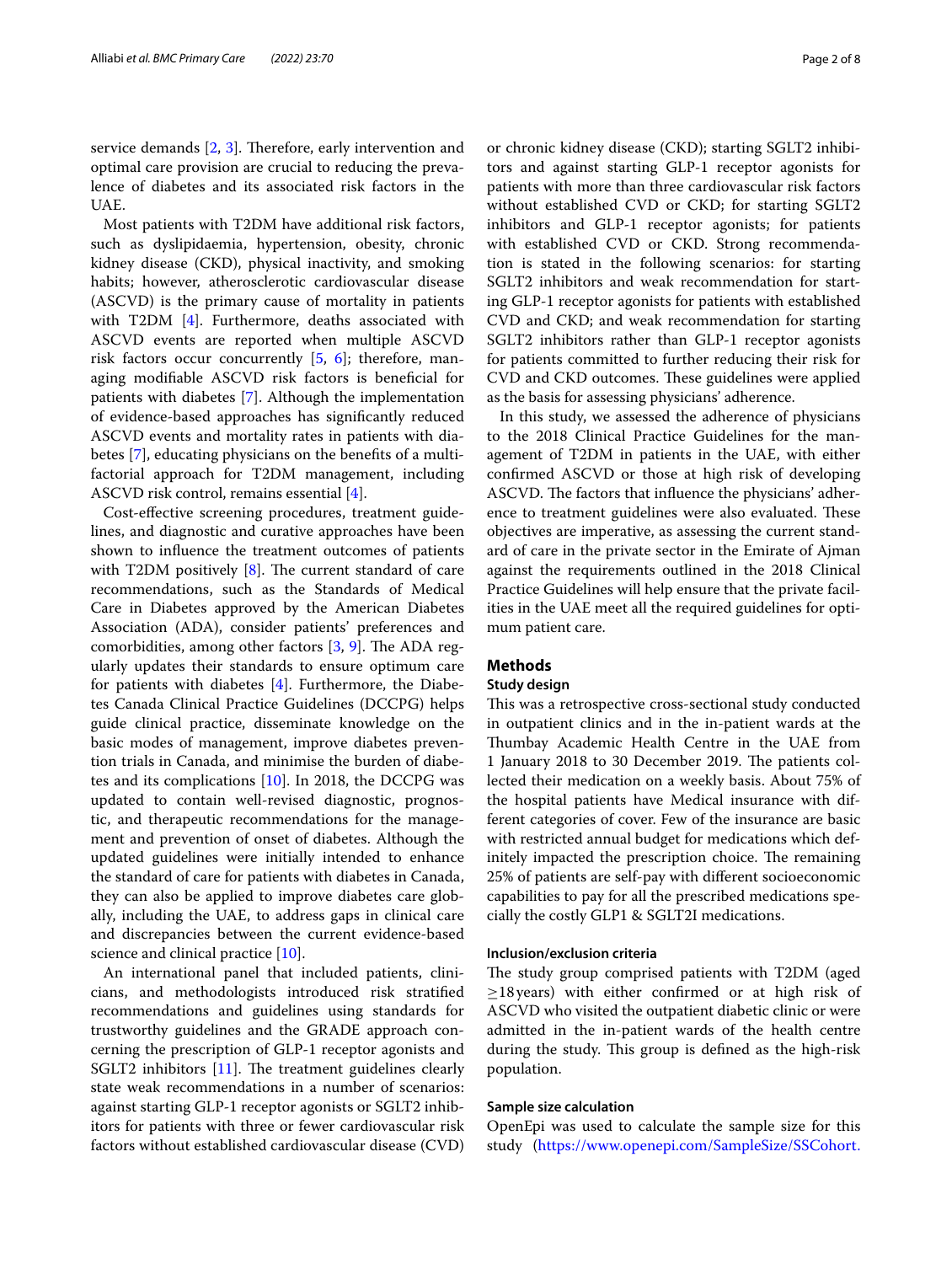[html](https://www.openepi.com/SampleSize/SSCohort.html)) at a signifcance level of 5%, confdence level of 95%, and an assumption of 50% adherence of physicians to the 2018 Clinical Practice Guidelines. The alpha level (α) was set at 5% to have a 95% confdence interval (CI). Precision (D) of the 95% CI was set at 5% to ensure that the width of the 95% CI will be maximum 10%. Based on the above assumptions, a sample size (n) of at least 384 participants was required for the study.

#### **Data collection**

Anthropometric, biochemical, and all other related data were obtained from the medical records of patients with T2DM, registered in the outpatient and in-patient wards at the Thumbay Academic Health Centre. The physicians include consultants in internal medicine, diabetes and endocrinology. The patients in the study are those patients with diabetes and established cardiovascular disease or very high risk. They are under the care of cardiologist and endocrinologist in the hospital. Still good number of the patients without established cardiovascular disease with high risk under internist care, being not referred from internist to endocrinologist or cardiologist as should be. This research was impacted the hospital policy for proper patient referral. Being a tertiary care hospital, no primary care physicians in the hospital decided the research patient prescription. The data included socio-demographic information, such as age, sex, and clinical characteristics, including body mass index (BMI), blood pressure, T2DM duration, current treatment, and social history (smoking and alcohol consumption). Laboratory results were obtained from patient fles and included the levels of hemoglobin A1c (HbA1c), fasting blood sugar (FBS), total cholesterol (TC), triglyceride (TG), high-density lipoprotein cholesterol (HDL-C), low-density lipoprotein cholesterol (LDL-C), and average glucose (eAG). Relevant data were assessed and compared, based on the updated 2018 Diabetes Guidelines (ADA/EASD Guidelines).

## **Ethical considerations**

Patient confdentiality was maintained throughout the study. Data extracted from patient fles did not link to their names, which were replaced with codes to represent each patient. The Thumbay Hospital Ajman, the academic training centre of Gulf Medical University is one of the big private health care providers in Northern Emirates in UAE. As any private company in UAE, not all patients included in the study were reimbursed for the medications. This will prevent bias in the responses.

#### **Statistical analysis**

Data were analysed using Statistical Package for Social Sciences (SPSS, version 26) and examined for data entry errors and outlying values. The physicians' adherence to the guidelines of diabetic management was assessed based on the prescription of SGLT2 inhibitors (empaglifozin, dapaglifozin, dapaglifozin 5mg/metformin 500mg and empaglifozin /metformin) or GLP-1 receptor agonists (liraglutide, dulaglutide and insulin degludec 100IU/mL/liraglutide, 100IU/ml/Lixisenatide Liraglutide (Victoza), lixisenatide and tresiba) to patients with either confirmed or at high risk of ASCVD. The level of physicians' adherence, based on patients' biochemical markers was also assessed. Data are presented as the mean with standard deviation (SD) for quantitative variables and frequency and as percentages for categorical variables. Physicians' adherence to the new guidelines for the management of T2DM is expressed as a percentage, with 95% CI. Several variables were assessed for statistical signifcance using the chi-squared test. Univariate and multivariate logistic regression analyses were used to examine factors associated with physicians' adherence to the new guidelines. A *P* value <0.05 was considered signifcant.

## **Results**

## **Baseline and anthropometric characteristics of T2DM patients with confrmed or at high risk of ASCVD**

218 (56.7%) met the inclusion criteria (186 males and 32 females). The baseline and anthropometric data of the patients are presented in Table [1](#page-2-0). Asians (56.4%) constituted the largest ethnic group in the study, followed by Arabs (40.8%), Africans (3%), and Caucasians (3%). Most participants did not consume alcohol (97.2%) or smoke (75.7%). Time elapsed since T2DM diagnosis

<span id="page-2-0"></span>**Table 1** Baseline and anthropometric characteristics of study participants (*n*=218)

| Variable                    | Group     | <b>Frequency</b> | Percentage |
|-----------------------------|-----------|------------------|------------|
| Sex                         | Male      | 186              | 85.3       |
|                             | Female    | 32               | 14.7       |
| <b>Ethnicity</b>            | Arab      | 89               | 40.8       |
|                             | Caucasian | 3                | 1.4        |
|                             | Asian     | 123              | 56.4       |
|                             | African   | 3                | 1.4        |
| <b>Alcohol intake</b>       | Yes       | 6                | 2.8        |
|                             | No.       | 212              | 97.2       |
| Smoking                     | Yes       | 53               | 24.3       |
|                             | No.       | 165              | 75.7       |
| <b>Duration of diabetes</b> | ≤1        | 29               | 13.3       |
| mellitus (year)             | $2 - 5$   | 66               | 30.3       |
|                             | 610       | 67               | 30.7       |
|                             | $\geq$ 11 | 56               | 25.7       |
|                             |           |                  |            |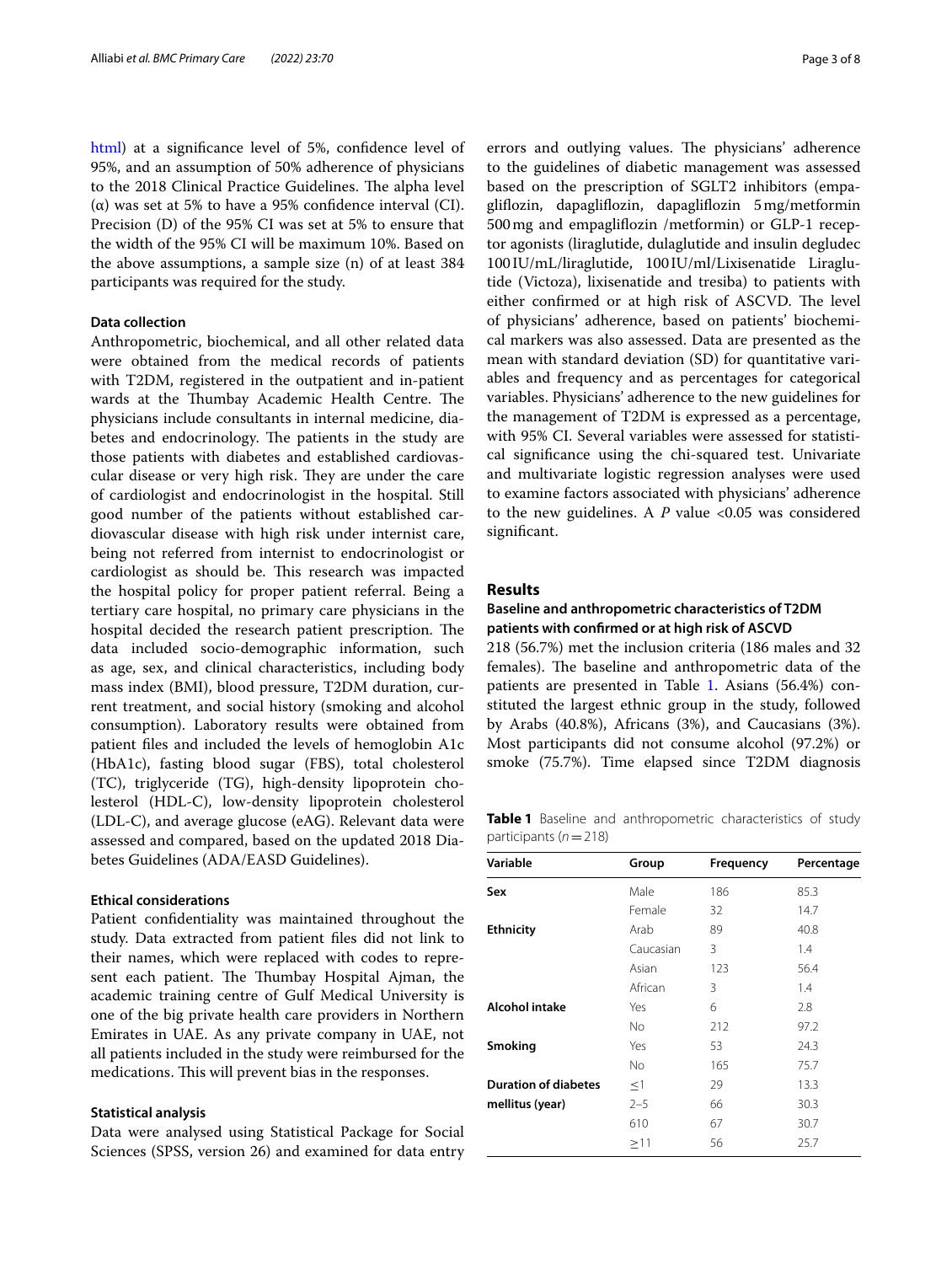was as follows:  $\leq$ 1 year, 29 patients (13.3%); 2–5 years, 66 (30.3%); 6–10 years, 67 (30.7%); and  $\geq$  11 years, 56 (25.7%).

## **Clinical and biochemical characteristics of T2DM patients with confrmed or at high risk of ASCVD**

The clinical and biochemical characteristics of the par-ticipants are presented in Table [2.](#page-3-0) The mean $\pm$ SD of age, height, weight, BMI, levels of HbA1c, eAG, FBS, TC, TGs, HDL-C, and LDL-C, systolic blood pressure (SBP), and diastolic blood pressure (DBP) were  $50.8 \pm 11.3$  years,  $168.8 \pm 8.2$  cm,  $87.1 \pm 17.6$  kg,  $30.6 \pm 5.5$  kg/m<sup>2</sup>,  $8.3 \pm 2\%$ ,  $196.4 \pm 86.3$  mg/dL,  $165.7 \pm 68.5$  mg/dL,  $159.7 \pm 79.8$  mg/ dL,  $141.1 \pm 100.2$  mg/dL,  $39.2 \pm 11.6$  mg/dL,  $88.5 \pm 54.6$  mg/ dL,  $127.2 \pm 16.8$  mmHg, and  $78.1 \pm 9.7$  mmHg, respectively. The median and range of the clinical and biochemical parameters are presented in Table [2](#page-3-0).

## **Assessment of physicians' adherence to the guidelines of diabetic management in patients with confrmed or at high risk of ASCVD**

The proportion of physicians' adhering to the guidelines for the management of T2DM patients with either confrmed or at high risk of ASCVD is presented in Table [3.](#page-3-1) Among the 218 patients, 88 (44.4%) were prescribed SGLT2 inhibitors or GLP-1 receptor agonists and 34 (15.6%) were prescribed both SGLT2 inhibitors and GLP-1 receptor agonists. The overall adherence of

<span id="page-3-0"></span>**Table 2** Clinical and biochemical characteristics of study participants ( $n=218$ )

## **Parameter**

|                 |       |                | <b>All patients</b><br>$(n=218)$ |               |
|-----------------|-------|----------------|----------------------------------|---------------|
|                 | Mean  | SD             | Median                           | Range         |
| Age (years)     | 50.8  | 11.3           | 51                               | $78 - 29$     |
| Height (cm)     | 168.8 | 8.2            | 169                              | 178-144       |
| Weight (kg)     | 87.1  | 17.6           | 84.8                             | 144-56.4      |
| BMI ( $kg/m2$ ) | 30.6  | 5.5            | 29.9                             | $51.8 - 20.8$ |
| HbA1c (%)       | 8.3   | $\mathfrak{D}$ | 8                                | $14.8 - 4.9$  |
| eAG (mg/dL)     | 196.4 | 86.3           | 184.3                            | 1117-102.5    |
| FBS (mg/dL)     | 165.7 | 68.5           | 144.3                            | 414-48.6      |
| TC (mg/dL)      | 159.7 | 79.8           | 164.5                            | 680-61        |
| TG (mg/dL)      | 141.1 | 100.2          | 149.5                            | 636-46        |
| HDL-C (mg/dL)   | 39.2  | 11.6           | 39                               | $92 - 16$     |
| LDL-C (mg/dL)   | 88.5  | 54.6           | 85.5                             | 234-12.8      |
| SBP (mmHg)      | 127.2 | 16.8           | 125                              | 180-90        |
| DBP (mmHg)      | 78.1  | 9.7            | 80                               | $110 - 60$    |

*Abbreviations*: *BMI* Body mass index, *DBP* Diastolic blood pressure, *eAG* Estimated average glucose, *FBS* Fasting blood sugar, *HbA1c* Haemoglobin A1c, *HDL-C* Highdensity lipoprotein cholesterol, *LDL-C* Low-density lipoprotein cholesterol, *SBP* Systolic blood pressure, *TC* Total cholesterol, *TG* Triglyceride

<span id="page-3-1"></span>

| Table 3 Proportions of physicians adhering to the guidelines for |  |  |  |
|------------------------------------------------------------------|--|--|--|
| diabetes management for patients with cardiovascular risk        |  |  |  |

| <b>Management of T2DM with</b><br>cardiovascular risk | Proportion | 95% CI        |  |  |
|-------------------------------------------------------|------------|---------------|--|--|
| Prescription of SGLT2                                 | 109 (50%)  | $43.3 - 56.7$ |  |  |
| Prescription of GLP-1                                 | 47 (21.6%) | $16.1 - 27.1$ |  |  |
| Overall adherence                                     | 122 (56%)  | $49.3 - 62.6$ |  |  |

*Abbreviations*: *GLP-1* Glucagon-like peptide 1 agonist, *SGLT2* Sodium-glucose cotransporter 2 inhibitor

physicians to the criterion for the management of T2DM patients with either confrmed or at high risk of ASCVD was  $56\%$  (95%CI: 49.3–62.6). The physicians in this study prescribed SGLT2 inhibitors to 109 patients (50%; 95%CI: 43.3–56.7) and a GLP-1 receptor agonist to 47 patients (21.6%; 95%CI: 16.1–27.1; Table [3\)](#page-3-1). Empaglifozin (76.1%) and dapaglifozin (19.2%) were the most commonly prescribed SGLT2 inhibitors, and liraglutide (34%) and dulaglutide (23.4%) were the most frequently prescribed GLP-1 receptor agonists (Table [4](#page-3-2)). Dapaglifozin 5mg/ metformin 500mg and insulin degludec 100IU/mL/liraglutide were the least prescribed SGLT2 inhibitors and GLP-1 receptor agonists, respectively.

## **Assessment of physicians' adherence to the guidelines based on biochemical markers**

The level of physicians' adherence, based on patients' biochemical markers, is presented in Table [5.](#page-4-0) Signifcantly high levels of physicians' adherence were observed in patients with very high levels of HbA1c (*P*<0.001) and eAG ( $P=0.002$ ). This suggests that physicians are more likely to prescribe SGLT2 inhibitors and/or GLP-1 receptor agonists to patients with high levels of HbA1c and eAG. A similar pattern of physicians' adherence to guidelines and the levels of FBS, SBP, TC, TG, LDL-C, and

<span id="page-3-2"></span>**Table 4** Prescribed SGLT2 and GLP-1 medications for patients with diabetes mellitus and cardiovascular risk

| SGLT2 $(n = 109)$                                 | F  | $\%$ | GLP-1 $(n=47)$       | F             | $\%$  |
|---------------------------------------------------|----|------|----------------------|---------------|-------|
| Dapagliflozin                                     | 21 | 19.2 | Dulaglutide          | 11            | 23.4  |
| Dapaglifloxin 5 mg/ 2<br>metformin 500 mg         |    | 18   | Insulin degludec     | $\mathcal{P}$ | 4.3   |
| Empagliflozin                                     | 83 | 76.1 | Insulin degludec     | 5             | 10.6  |
| Empagliflozin/<br>metformin n HCL<br>12.5/1000 mg | 3  | 2.8  | Insulin glargine     | 4             | 8.5   |
|                                                   |    |      | Liragluide (Victoza) | 16            | 34.04 |
|                                                   |    |      | l ixisenatide        | 5             | 10.6  |
|                                                   |    |      | Tresiba              | 4             | 8.5   |

*Abbreviations*: *F* Frequency, *GLP-1* Glucagon-like peptide 1 agonist, *SGLT2* Sodium-glucose cotransporter 2 inhibitor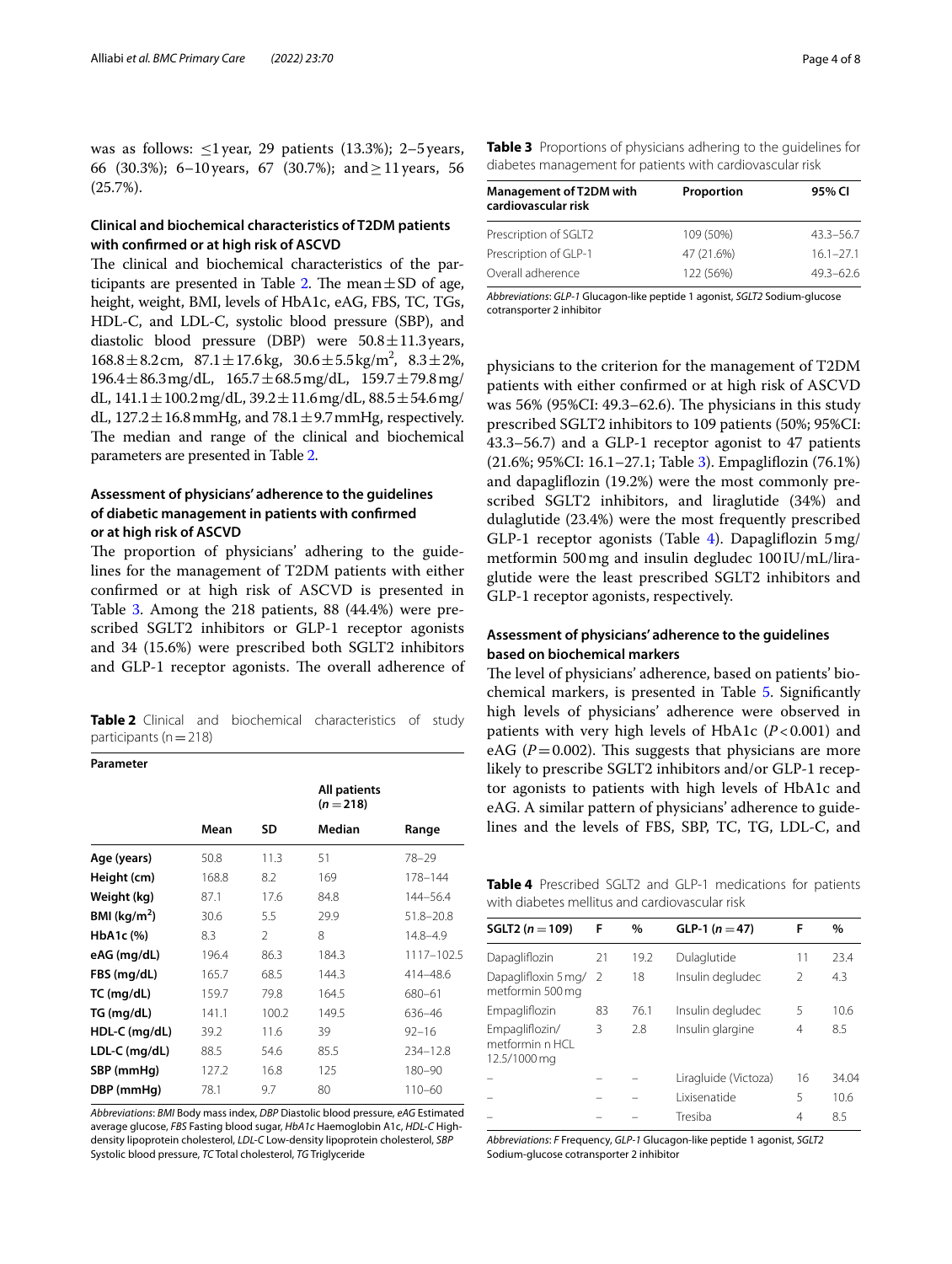| <b>Factor</b>         | <b>Ouartile</b> | Adherence to<br>guidelines | P-value |
|-----------------------|-----------------|----------------------------|---------|
| HbA1c (%)             | <6.5            | 18 (39.1%)                 | < 0.001 |
|                       | $6.5 - 7.5$     | 20 (40.8%)                 |         |
|                       | 7.5<            | 84 (68.3%)                 |         |
| FBS (mg/dL)           | < 100           | 8 (53.3%)                  | 0.191   |
|                       | $100 - 125$     | 21 (44.7%)                 |         |
|                       | 125<            | 93 (59.6%)                 |         |
| eAG (mg/dL)           | < 142           | 18 (37.5%)                 | 0.002   |
|                       | 143-182         | 26 (50.0%)                 |         |
|                       | >183            | 78 (66.1%)                 |         |
| <b>Systolic blood</b> | $100 - 112$     | 30 (55.6%)                 | 0.66    |
| Pressure              | $113 - 140$     | 70 (54.3%)                 |         |
|                       | 141 <           | 22 (62.9%)                 |         |
| Diastolic blood       | $\leq 70$       | 42 (59.2%)                 | 0.67    |
| Pressure              | $71 - 80$       | 55 (56.1%)                 |         |
|                       | $81 \leq$       | 25 (51.0%)                 |         |
| TC (mg/dL)            | $\leq$ 130      | 24 (54.5%)                 | 0.970   |
|                       | $131 - 160$     | 24 (57.1%)                 |         |
|                       | $161 \leq$      | 74 (56.1%)                 |         |
| TG (mg/dL)            | < 83            | $11(61.1\%)$               | 0.84    |
|                       | 84-140          | 39 (57.4%)                 |         |
|                       | 141 <           | 72 (54.5%)                 |         |
| LDL-C (mg/dL)         | 50              | 10 (38.5%)                 | 0.44    |
|                       | $51 - 86$       | 47 (59.5%)                 |         |
|                       | 87<             | 65 (57.5%)                 |         |
| HDL-C (mg/dL)         | $\leq$ 33       | 31 (55.4%)                 | 0.53    |
|                       | $34 - 46$       | 55 (52.9%)                 |         |
|                       | 47<             | 36 (62.1%)                 |         |
| BMI                   | $<$ 25          | 12 (48%)                   | 0.30    |
|                       | $25 - 29.9$     | 43 (51.2%)                 |         |
|                       | 30<             | 67 (61.5%)                 |         |

<span id="page-4-0"></span>**Table 5** Distribution of physicians' adherence according to diferent biochemical factors

*Abbreviations*: *BMI* Body mass index, *eAG* Estimated average glucose, *DBP* Diastolic blood pressure, *FBS* Fasting blood sugar, *HbA1c* Haemoglobin A1c, *HDL-C* High-density lipoprotein cholesterol, *LDL-C* Low-density lipoprotein cholesterol, *SBP* Systolic blood pressure, *TC* Total cholesterol, *TG* Triglyceride

HDL-C and BMI was observed, although this was not signifcant.

## **Clinical and biochemical factors infuencing physicians' adherence to the guidelines of diabetes management in patients with T2DM with confrmed or at high risk of ASCVD**

The results of the analysis of the logistic regression model applied to the patients' anthropometric and biochemical characteristics are presented in Table [6](#page-5-0). The odds ratios indicate the magnitude of association, whereas their corresponding *p* values indicate whether the association is significant. The univariate analysis showed that the

physicians' adherence to the guidelines was signifcantly correlated with the patients' BMI (OR 1.08; 95% CI: 1.03– 1.15) and levels of HbA1c (OR 1.31; 95% CI: 1.13–1.52) and eAG (OR 1.06; 95% CI: 1.03–1.12). Only the BMI and the levels of eAG and HbA1c were signifcantly associated with the physicians' adherence to treatment guidelines, following a stepwise multivariate analysis. For every 1% increase in the level of HbA1c, 1mg/dL increase in the level of eAG, and 1 unit increase in BMI, the physicians' adherence increased by 55, 2.5, and 9.3%, respectively.

## **Discussion**

Physicians' adherence to evidence-based treatment guidelines for various illnesses, barriers to physicians' adherence, and ways to overcome these barriers have previously been investigated. In Cyprus, adherence to clinical guidelines by physicians in the management of hypertension is inconsistent [\[12](#page-6-11)]. Although physicians were aware of the clinical guidelines for the management of hypertension, more than a quarter of high-risk patients remained untreated, while 40% of low-risk patients were prescribed inappropriate treatment. Poor adherence to the 2007 ATS/IDSA guidelines for treating pulmonary non-tuberculous mycobacterial disease [[13](#page-6-12)] and common prescriptions with sub-optimal or potentially harmful treatments have also been reported, highlighting the need for the consistent adherence of physicians to treatment guidelines [[14\]](#page-6-13). Physicians' adherence is essential when implementing evidence-based guidelines. Therefore, modifcation of evidence-based guidelines to suit the local or regional conditions is necessary [[15\]](#page-6-14).

In this study, most patients with T2DM had various risk factors. The mean HbA1c level was 8.3%, which is higher than the recommended HbA1c target of <7%. Therefore, the overall HbA1c level in our study was suboptimal. In a similar study, most of the most health care providers that participated (69.9%) were confdent in managing these patients, whereas 79.2% were aware of the accessibility to local guidelines [\[15](#page-6-14)]. One-ffth of the participating physicians managed patients by targeting an HbA1c level of <6.5%. However, 3.3% of the physicians were content with maintaining an HbA1c level of up to 8.0% [\[15\]](#page-6-14).

GLP-1 receptor agonists and SGLT2 inhibitors have cardiovascular benefts in patients with T2DM and ASCVD  $[16]$ . There was a high adherence of physicians to evidence-based guidelines in our study; fftysix percentage of the selected physicians had prescribed SGLT2 inhibitors and GLP-1 agonists while managing patients with T2DM, who either developed or were at high risk of developing CVDs. GLP-1 receptor agonists are efficacious for patients with confirmed ASCVD [[16\]](#page-6-15). The REWIND cardiovascular trial reported that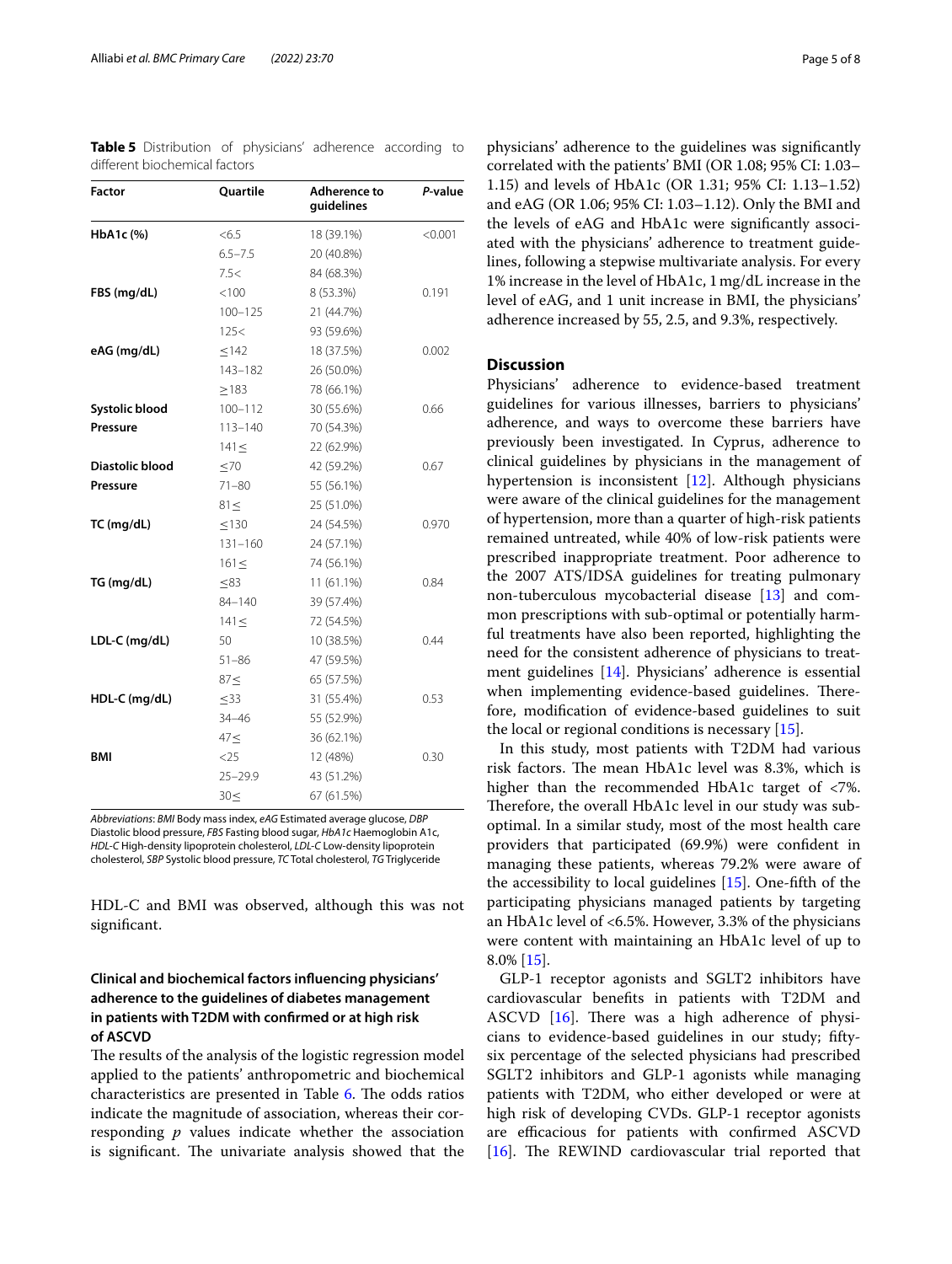| Factor                                    |               |                             |                          | Physicians' adherence to guidelines |                          |                               |          |                   |
|-------------------------------------------|---------------|-----------------------------|--------------------------|-------------------------------------|--------------------------|-------------------------------|----------|-------------------|
|                                           |               | <b>Univariate</b><br>95% CI |                          | P value                             | OR                       | <b>Multivariate</b><br>95% CI |          | P value           |
|                                           | OR            |                             |                          |                                     |                          |                               |          |                   |
| Sex (female)                              | 1.18          | 0.55                        | 2.52                     | 0.67                                | $\overline{\phantom{0}}$ |                               |          |                   |
| Alcohol intake                            | 0.15          | 0.02                        | 1.31                     | 0.08                                | -                        | -                             |          |                   |
| Smoking                                   | 1.57          | 0.83                        | 2.97                     | 0.17                                | -                        | $\overline{\phantom{0}}$      | $\equiv$ |                   |
| Duration of diabetes mel-<br>litus (year) | $\frac{1}{2}$ |                             | $\overline{\phantom{m}}$ | $\qquad \qquad -$                   | $\overline{\phantom{0}}$ |                               |          |                   |
| $2 - 5$                                   | 1.07          | 0.45                        | 2.57                     | 0.88                                | -                        |                               |          |                   |
| $6 - 10$                                  | 1.3           | 0.55                        | 3.16                     | 0.53                                | -                        | -                             |          |                   |
| $\geq$ 11                                 | 2.26          | 0.90                        | 5.67                     | 0.08                                | $\equiv$                 |                               |          |                   |
| Age                                       | 0.99          | 0.97                        | 1.02                     | 0.79                                | -                        | -                             | -        | $\qquad \qquad -$ |
| BMI                                       | 1.08          | 1.03                        | 1.15                     | 0.004                               | 1.093                    | 1.003                         | 1.191    | 0.043             |
| HbA1c(%)                                  | 1.31          | 1.13                        | 1.52                     | < 0.001                             | 1.545                    | 1.197                         | 1.994    | 0.001             |
| eAG (mg/dL)                               | 1.06          | 1.03                        | 1.12                     | 0.001                               | 1.025                    | 1.010                         | 1.040    | 0.001             |
| FBS (mg/dL)                               | 1.01          | 1                           | 1.012                    | 0.06                                | -                        |                               |          |                   |
| TC (mg/dL)                                | 1.004         | 0.99                        | 1.01                     | 0.19                                | $\equiv$                 | $\overline{\phantom{0}}$      | $=$      |                   |
| TG (mg/dL)                                | 1.001         | 0.99                        | 1.004                    | 0.60                                | -                        | $\overline{\phantom{0}}$      | -        |                   |
| HDL-C (mg/dL)                             | 1.01          | 0.98                        | 1.04                     | 0.51                                | -                        | -                             |          |                   |
| LDL-C (mg/dL)                             | 1.007         | 0.99                        | 1.02                     | 0.14                                | -                        | -                             | -        |                   |
| SBP (mmHg)                                | 1.002         | 0.98                        | 1.02                     | 0.82                                | -                        | -                             |          |                   |
| DBP (mmHg)                                | 1.002         | 0.97                        | 1.03                     | 0.87                                | -                        | -                             | $-$      | $\qquad \qquad -$ |

<span id="page-5-0"></span>**Table 6** Univariate and multivariate logistic regression analyses of factors associated with physicians' adherence to diabetes guidelines

*Abbreviations*: *BMI* Body mass index, *DBP* Diastolic blood pressure, *eAG* Estimated average glucose, *FBS* Fasting blood sugar, *HbA1c* Haemoglobin A1c, *HDL-C* Highdensity lipoprotein cholesterol, *LDL-C* Low-density lipoprotein cholesterol, *SBP* Systolic blood pressure, *TC* Total cholesterol, *TG* Triglyceride

administration of dulaglutide caused a considerable decline in major adverse cardiovascular events, such as composite outcome (cardiovascular death and/or endstage renal disease) and non-fatal myocardial infarction or non-fatal stroke  $[17]$  $[17]$ . The cardiovascular effects of GLP-1 receptor agonists are mediated by lowering blood pressure, body weight, LDL cholesterol levels, and glucose, in addition to the elimination of low-grade infammation, vasodilation, and natriuresis [[15\]](#page-6-14).

The SUSTAIN 6 cardiovascular outcomes trial assessed the cardiovascular safety of semaglutide in patients with T2DM and associated cardiovascular defects. This 2-year trial reported that semaglutide signifcantly reduced the risk of developing a threecomponent MACE endpoint namely cardiovascular death, non-fatal stroke, and non-fatal heart attack. The relative reduction of MACE risk was 26% when compared with that of the placebo (HR 0.74; 95% CI: 0.58–0.95;  $P < 0.001$  for non-inferiority), over a median observation time of 2.1 years, and a primary composite outcome of 6.6% was observed for patients treated with semaglutide versus 8.9% for the placebo [[18,](#page-7-1) [19\]](#page-7-2). This was consistent with the findings of this study, in which liraglutide, followed by dulaglutide were the most frequently prescribed GLP-1 receptor agonists. Among the SGLT2 inhibitors, empaglifozin has a slightly higher cardiovascular beneft for patients with confirmed ASCVD  $[16]$  $[16]$ . The results of this study also showed that empaglifozin combined with dapaglifozin are the most frequently prescribed SGLT2 inhibitors.

Although we observed high adherence of physicians to the 2018 ADA and European Association guidelines designed for the management of patients with T2DM and ASCVD, there remains scope for improvement. Previous studies have explored the benefts of managing modifable ASCVD risk factors in patients with diabetes and reported a considerable reduction in deaths and ASCVD events and improvement in long-term benefits  $[5, 6]$  $[5, 6]$  $[5, 6]$ . Therefore, the use of evidence-based approaches for the management of patients with T2DM and ASCVD is highly recommended [[7\]](#page-6-6).

This study has some limitations. The number of patients included in the analysis was small. The study was cross-sectional in nature and was conducted in a single hospital setting. Hence, the fndings cannot be generalised to a wider range of adult T2DM population in the UAE, and therefore further studies are warranted.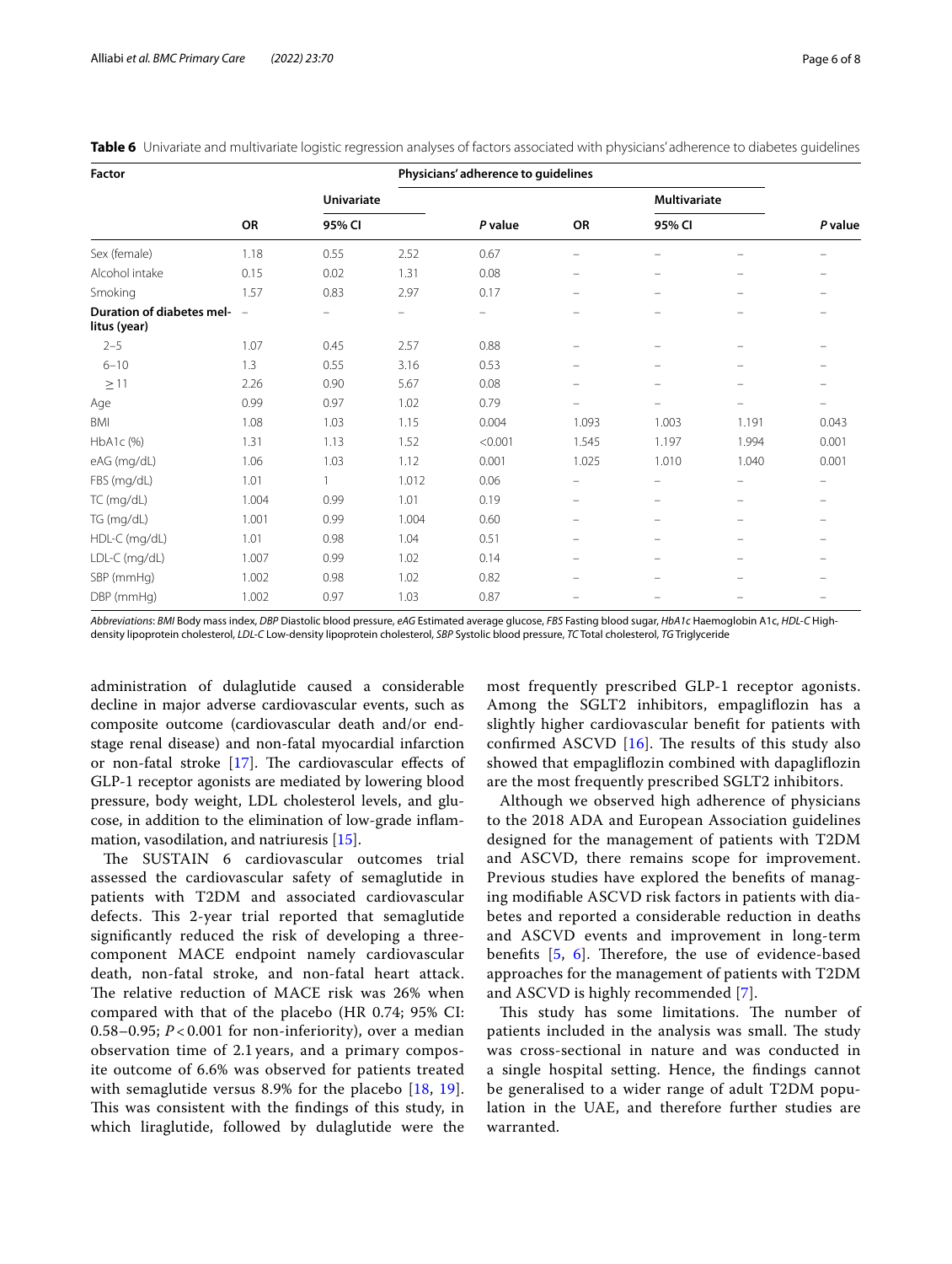## **Conclusions**

Evaluating the adherence of physicians to evidence-based treatment guidelines for the management of T2DM patients with ASCVD is crucial to improve overall care. Based on the treatment guideline: weak recommendation for starting SGLT2 inhibitors and GLP-1 receptor agonists for patients with established CVD or CKD, this study showed that a moderate proportion of the physicians (56%) adhered to the guidelines for diabetes management for patients with ASCVD because the prescription of SGLT2 inhibitors and GLP-1 receptor agonists are not strongly recommended. We also found signifcantly higher levels of physicians' adherence to the guidelines in patients with high levels of HbA1c (>7.5) and eAG ( $\geq$ 183). The adherence level of physicians to the treatment guidelines was signifcantly associated with BMI and levels of HbA1c and eAG. This implies the SGLT2 inhibitors and GLP-1 receptor agonists were prescribed for cases with clear manifestations of T2DM symptoms. The data generated here can help healthcare workers and policy makers in the UAE to make well-informed decisions regarding diabetes care and strategies for preventing complications and identifying risk factors associated with T2DM.

#### **Abbreviations**

ADA: American Diabetes Association; ASCVD: Atherosclerotic cardiovascular disease; BMI: Body mass index; CKD: Chronic kidney disease; DCCPG: Diabetes Canada Clinical Practice Guidelines; eAG: Estimated average glucose; FBS: Fasting blood sugar; GLP-1: Glucagon-like peptide 1; HbA1c: Hemoglobin A1c; HDL-C: High-density lipoprotein cholesterol; IDF: International Diabetes Federation; LDL-C: Low-density lipoprotein cholesterol; SGLT2: Sodiumglucose co-transporter-2; T2DM: Type 2 diabetes mellitus; TC: Total cholesterol; TG: Triglyceride.

#### **Acknowledgements**

We would like to acknowledge the Dubai Pharmacy College, Thumbay Hospital, and all staff for helping and facilitating the study approval. Thanks to all the authors and all health workers in the health sector for facilitating the data collection stage**.**

#### **Authors' contributions**

AAJ is the main author; he supervised and reviewed all the steps and wrote the manuscript. FJ analysed the date. MB revised the manuscript, wrote the conclusion of the manuscript, and approved the fnal manuscript. MIJ followed up the data collection, followed the data collection steps, and participated in writing the proposal and the methods of the manuscript. All authors have read and approved the manuscript.

#### **Funding**

This research received no specifc grant from any funding agency in the public, commercial, or not-for-proft sectors.

#### **Availability of data and materials**

All data generated or analysed during this study are included in this published article.

## **Declarations**

#### **Ethics approval and consent to participate**

The ethics approval was obtained from the Human Research Ethics Committee, Dubai Pharmacy College, Dubai, the United Arab Emirates, under

reference number 118990DPC2020. All participants provided written informed consent before participation in the study. Moreover, all methods were carried out in accordance with relevant guidelines and regulations.

#### **Consent for publication**

Not applicable.

#### **Competing interests**

The authors declare that they have no competing interests.

#### **Author details**

<sup>1</sup> Department of Clinical Pharmacy & Pharmacotherapeutics, Dubai Pharmacy College for Girls, Po Box 19099, Al Muhaisanah 1, Al Mizhar, Dubai, UAE. 2 <sup>2</sup> Clinical Professor of Medicine - Department of Clinical Sciences - College of Medicine - Gulf Medical University, Thumbay University Hospital - UAE, P.O. Box 22695, Al Wahda, Sharjah, UAE.

#### Received: 10 September 2021 Accepted: 21 March 2022 Published online: 07 April 2022

#### **References**

- <span id="page-6-0"></span>1. NCD Risk Factor Collaboration (NCD-RisC). Worldwide trends in diabetes since 1980: a pooled analysis of 751 population-based studies with 4.4 million participants. Lancet. 2016;387:1513–30.
- <span id="page-6-1"></span>2. International Diabetes Federation. IDF Diabetes Atlas. 4th ed. Brussels: International Diabetes Federation; 2009.
- <span id="page-6-2"></span>3. Wang CC, Shah AC. In: Alexandria VA, editor. Medical management of type 1 diabetes: American Diabetes Association; 2017.
- <span id="page-6-3"></span>4. American Diabetes Association. Cardiovascular disease and risk management: Standards of medical care in diabetes - 2018. Diabetes Care. 2018;41:S86–104.
- <span id="page-6-4"></span>5. Gæde P, Oellgaard J, Carstensen B, Rossing P, Lund-Andersen H, Parving HH, et al. Years of life gained by multifactorial intervention in patients with type 2 diabetes mellitus and microalbuminuria: 21 years follow-up on the Steno-2 randomised trial. Diabetologia. 2016;59:2298–307.
- <span id="page-6-5"></span>6. Khunti K, Kosiborod M, Ray KK. Legacy benefts of blood glucose, blood pressure and lipid control in individuals with diabetes and cardiovascular disease: time to overcome multifactorial therapeutic inertia? Diabetes Obes Metab. 2018;20:1337–41.
- <span id="page-6-6"></span>7. Gregg EW, Sattar N, Ali MK. The changing face of diabetes complications. Lancet Diabetes Endocrinol. 2016;4:537–47.
- <span id="page-6-7"></span>8. Li R, Zhang P, Barker LE, Chowdhury FM, Zhang X. Cost-effectiveness of interventions to prevent and control diabetes mellitus: a systematic review. Diabetes Care. 2010;33:1872–94.
- <span id="page-6-8"></span>9. Burant CF, Young LA. In: Alexandria VA, editor. Medical management of type 2 diabetes: American Diabetes Association; 2012.
- <span id="page-6-9"></span>10. Diabetes Canada Clinical Practice Guidelines Expert Committee. Diabetes Canada 2018 Clinical Practice Guidelines for the Prevention and Management of Diabetes in Canada. Can J Diabetes. 2018;42:S1–325.
- <span id="page-6-10"></span>11. Zhu Y, Xu J, Zhang D, Mu X, Shi Y, Chen S, et al. Efficacy and Safety of GLP-1 Receptor Agonists in Patients With Type 2 Diabetes Mellitus and Non-Alcoholic Fatty Liver Disease: A Systematic Review and Meta-Analysis. Front Endocrinol. 2021:1–13. [https://doi.org/10.3389/fendo.2021.769069.](https://doi.org/10.3389/fendo.2021.769069)
- <span id="page-6-11"></span>12. Theodorou M, Stafylas P, Kourlaba G, Kaitelidou D, Maniadakis N, Papademetriou V. Physicians' perceptions and adherence to guidelines for the management of hypertension: a national, multicentre, prospective study. Int. J Hypertens. 2012;2012:503821.
- <span id="page-6-12"></span>13. Adjemian J, Prevots DR, Gallagher J, Heap K, Gupta R, Grifth D. Lack of adherence to evidence-based treatment guidelines for nontuberculous mycobacterial lung disease. Ann Am Thorac. 2014;11:9–16.
- <span id="page-6-13"></span>14. Goldberg SL, Akard LP, Dugan MJ, Faderl S, Pecora AL. Barriers to physician adherence to evidence-based monitoring guidelines in chronic myelogenous leukemia. J Oncol Pract. 2015;11:e398–404.
- <span id="page-6-14"></span>15. Savona-Ventura C, Vassallo J. MGSD-Education Study Group. Healthcare professionals' perceptions of type 2 diabetes mellitus care in the Mediterranean region. Diabetes. Therapy. 2019;10:1909–20.
- <span id="page-6-15"></span>16. Davies MJ, D'Alessio DA, Fradkin J, Kernan WN, Mathieu C, Mingrone G, et al. A consensus report by the American Diabetes Association (ADA)